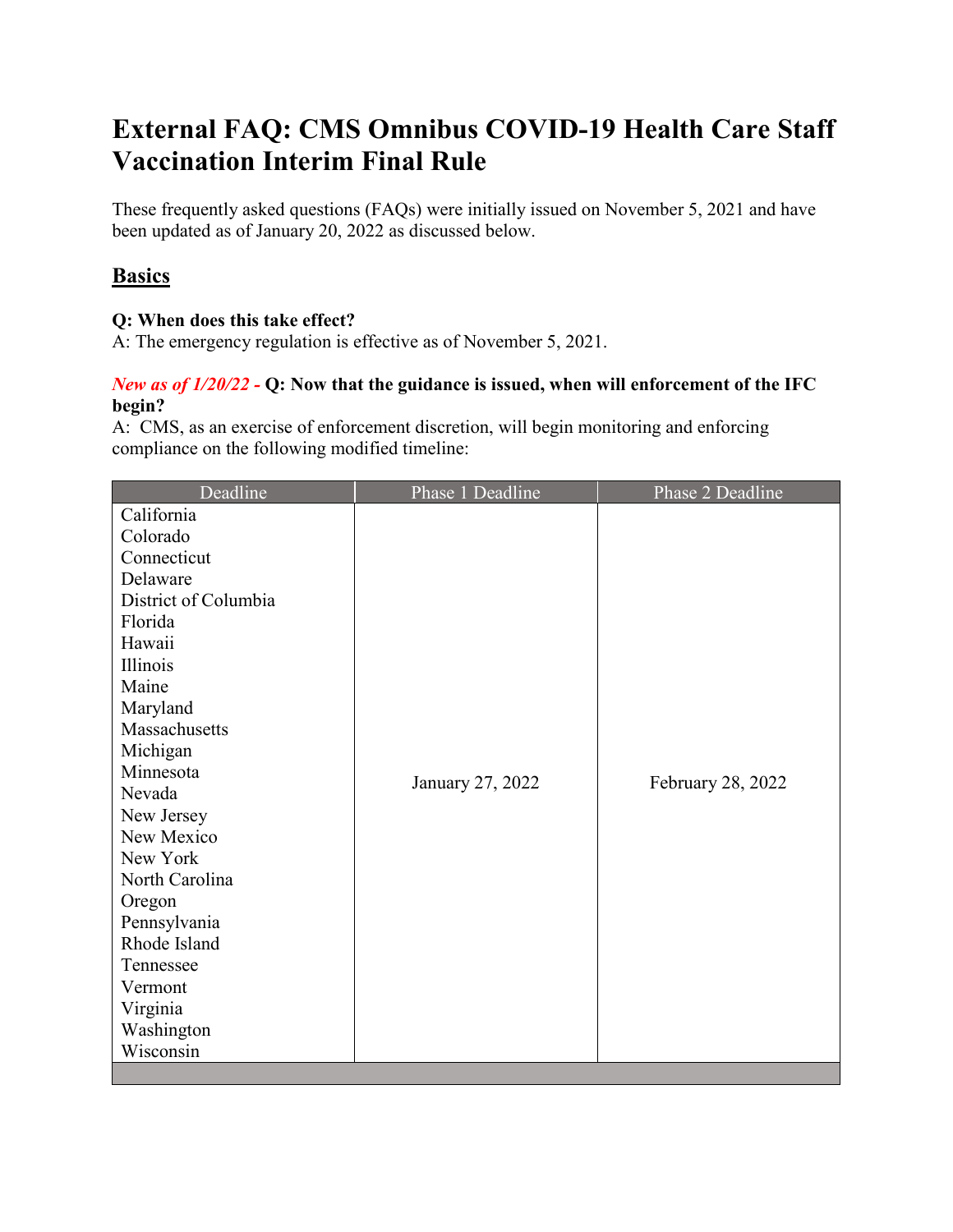| Deadline       | Phase 1 Deadline  | Phase 2 Deadline |
|----------------|-------------------|------------------|
| Alabama        |                   |                  |
| Alaska         | February 14, 2022 | March 15, 2022   |
| Arizona        |                   |                  |
| Arkansas       |                   |                  |
| Georgia        |                   |                  |
| Idaho          |                   |                  |
| Indiana        |                   |                  |
| Iowa           |                   |                  |
| Kansas         |                   |                  |
| Kentucky       |                   |                  |
| Louisiana      |                   |                  |
| Mississippi    |                   |                  |
| Missouri       |                   |                  |
| Montana        |                   |                  |
| Nebraska       |                   |                  |
| New Hampshire  |                   |                  |
| North Dakota   |                   |                  |
| Ohio           |                   |                  |
| Oklahoma       |                   |                  |
| South Carolina |                   |                  |
| South Dakota   |                   |                  |
| Utah           |                   |                  |
| West Virginia  |                   |                  |
| Wyoming        |                   |                  |
|                |                   |                  |
| Texas          | February 22, 2022 | March 21, 2022   |

### **Q: Why is this rule being issued as an Interim Final Rule without going through notice and comment rulemaking?**

A: Ensuring safety and protection from COVID-19 for anyone seeking care is the utmost priority. Given the rapidly evolving public health emergency, the increasing presence of the COVID-19 Delta variant, and the current instability within the health care system, CMS finds good cause to issue an emergency regulation as an Interim Final Rule allowing the agency to take immediate action to protect the health and safety of residents, clients, patients, and staff. Stakeholders will still have an opportunity to comment on the regulation.

# **Q: Will my feedback be considered?**

A: Yes, stakeholders have 60 days to submit formal comment on the emergency regulation. It is important to note that since this is an emergency regulation, the requirements will go into effect immediately and before any additional response is provided on the comments by CMS. The comment period officially closed on January 4, 2022. CMS is considering comments received and will respond to them as a part of potential future rulemaking, if needed.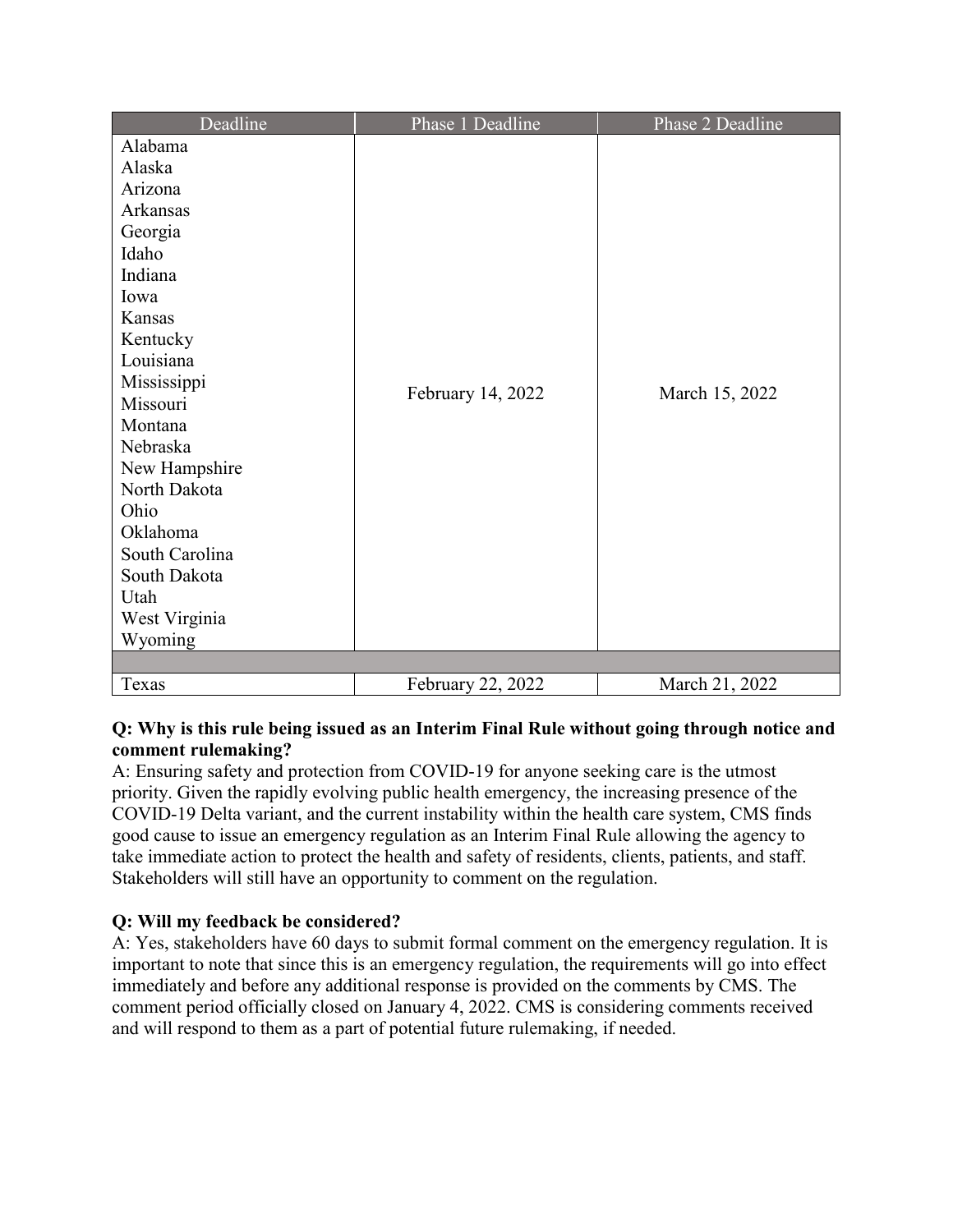#### **Q: Is this a facility-specific or individual-level requirement?**

A: The staff vaccination requirements apply to Medicare- and Medicaid-certified provider and supplier types (collectively, "facilities") that are regulated under the Medicare and Medicaid health and safety standards known as Conditions of Participation (CoPs), Conditions for Coverage (CfCs), or Requirements. Facilities are required to have a process or policy in place ensuring that all applicable staff are vaccinated against COVID-19.

### **Q: What is a Condition of Participation?**

A: Conditions of Participation (CoPs), Conditions for Coverage (CfCs), and Requirements for Participation are foundational health and safety standards established by CMS to protect individuals receiving health care services from Medicare and Medicaid-certified facilities. These foundational health and safety standards cover 21 health care provider and supplier types. In order to participate in the Medicare and Medicaid programs, health care providers and suppliers must abide by these regulations.

# **Eligibility**

# **Q: To which provider and supplier types does this apply?**

A: The staff vaccination requirement applies to the following Medicare and Medicaid-certified provider and supplier types: Ambulatory Surgery Centers, Community Mental Health Centers, Comprehensive Outpatient Rehabilitation Facilities, Critical Access Hospitals, End-Stage Renal Disease Facilities, Home Health Agencies, Home Infusion Therapy Suppliers, Hospices, Hospitals, Intermediate Care Facilities for Individuals with Intellectual Disabilities, Clinics, Rehabilitation Agencies, and Public Health Agencies as Providers of Outpatient Physical Therapy and Speech-Language Pathology Services, Psychiatric Residential Treatment Facilities (PRTFs), Programs for All-Inclusive Care for the Elderly (PACE) Organizations, Rural Health Clinics/ Federally Qualified Health Centers (Medicare only), and Long Term Care facilities.

# **Q: Which staff are covered under this requirement?**

A. This vaccination requirement applies to eligible staff working at almost all CMS-certified facilities that participate in the Medicare and Medicaid programs, regardless of clinical responsibility or patient contact. The requirement includes all current staff as well as any new staff who provide any care, treatment, or other services for the facility and/or its patients. This includes facility employees, licensed practitioners, students, trainees, and volunteers. Additionally, this also includes individuals who provide care, treatment, or other services for the facility and/or its patients under contract or other arrangements.

#### **Q: Does this requirement apply to staff who work offsite?**

A: Yes. These requirements are not limited to those staff who perform their duties solely within a formal clinical setting, as many health care staff routinely care for patients and clients outside of such facilities (e.g. home health, home infusion therapy, etc.). To ensure maximum patient protection, all staff who interact with other staff, patients, residents, clients, or PACE program participants in any location beyond the formal clinical setting (such as homes, clinics, other sites of care, administrative offices, off-site meetings, etc.) must be vaccinated.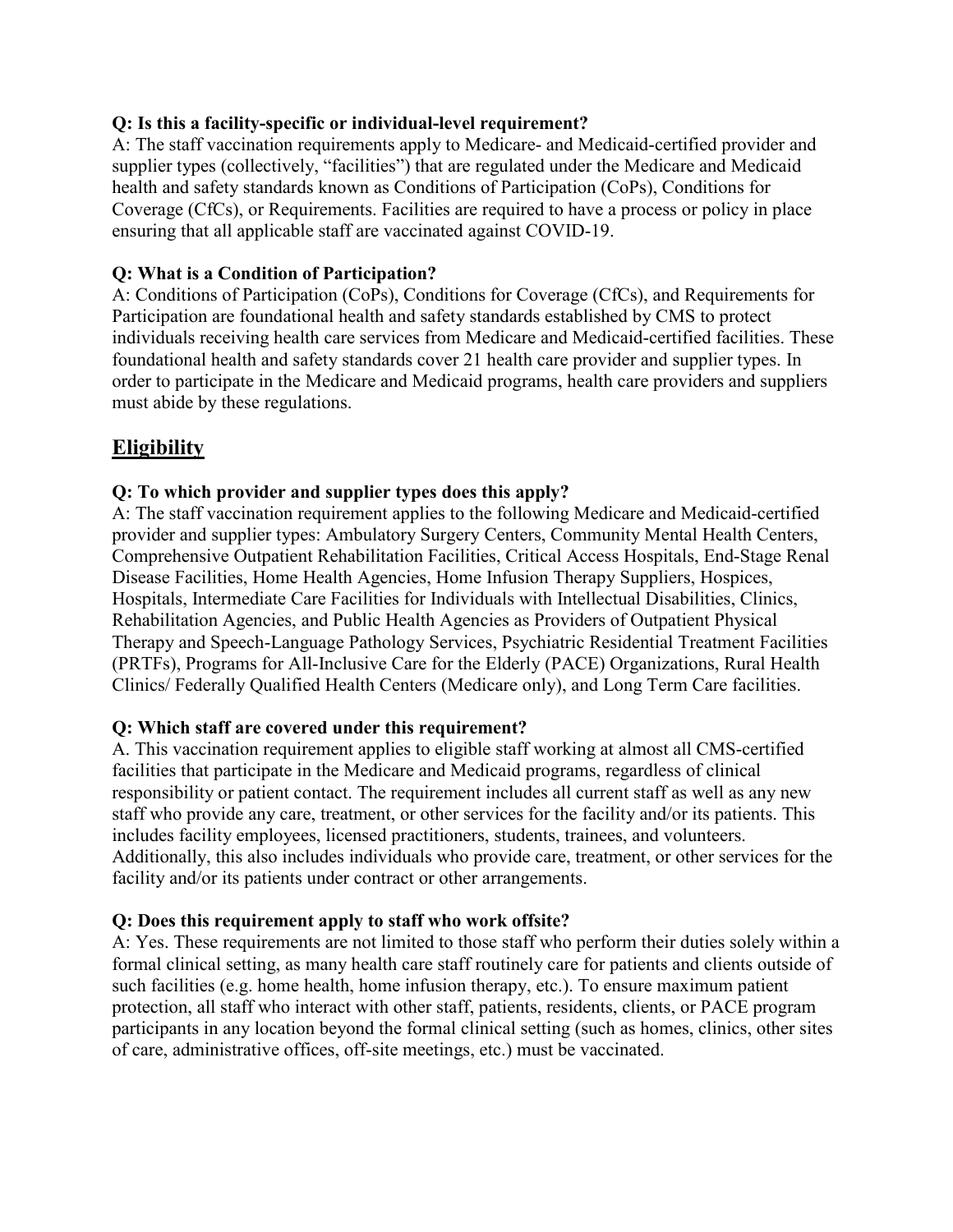### **Q: Does this requirement apply to full time teleworkers?**

A: No. Individuals who provide services 100 percent remotely and who do not have any direct contact with patients and other staff, such as fully remote telehealth or payroll services, are not subject to the vaccination requirements outlined in this regulation.

### **Q: Does this requirement apply to Indian Health Service (IHS) facilities?**

A: Generally, yes. Indian Health Service facilities are regulated under the CoPs, therefore the staff vaccination requirement outlined within this regulation applies. Certain tribal FQHCs that do not participate in Medicare but only in Medicaid may not be subject to these requirements.

#### **Q: Are any regulated provider or supplier types excluded?**

A: Religious Nonmedical Health Care Institutions (RNHCIs), Organ Procurement Organizations (OPOs), and Portable X-Ray Suppliers are not included in these requirements. FQHCs that do not participate in Medicare are also not covered by these requirements.

RNHCIs do not furnish, on the basis of religious beliefs, through its personnel or otherwise, medical items and services (including any medical screening, examination, diagnosis, prognosis, treatment, or the administration of drugs) for their patients, but instead furnish only nonmedical nursing items and services to beneficiaries who choose to rely solely upon a religious method of healing, and for whom the acceptance of medical services would be inconsistent with their religious beliefs (Note that the religious components of this type of healing services are not covered by CMS under this benefit; only nonmedical items and services provided exclusively through nonmedical nursing personnel who are experienced in caring for the physical needs of nonmedical patients are covered).

For OPOs and Portable X-Ray suppliers, it is important to note that the staff of these entities are indirectly included in the vaccination requirements through their service arrangements with hospitals, LTC facilities, and other providers and suppliers included under this rule. A service arrangement is when these providers have a contract with other providers to furnish services. That contract may require individuals from these organizations to be vaccinated.

Additionally, it is possible that entities not covered by this rule may still be subject to the other vaccination requirements.

#### **Q: Why didn't CMS include all health care settings?**

A: CMS is using the authority established by Congress under the Social Security Act to regulate Medicare and Medicaid-certified health facilities. Sections 1102 and 1871 of the Social Security Act (the Act) grant the Secretary of Health and Human Services general authority to make and publish such rules and regulations, not inconsistent with the Act, as may be necessary to the efficient administration of the functions with which the Secretary is charged. Citations to the relevant statutory authorities for each specific type of provider and supplier are set out in the discussion of each provider- and supplier-specific provision of the regulation. CMS did not issue regulations for entities for which there was no specific statutory authority, such as independent physicians/clinicians.

# **Scenarios**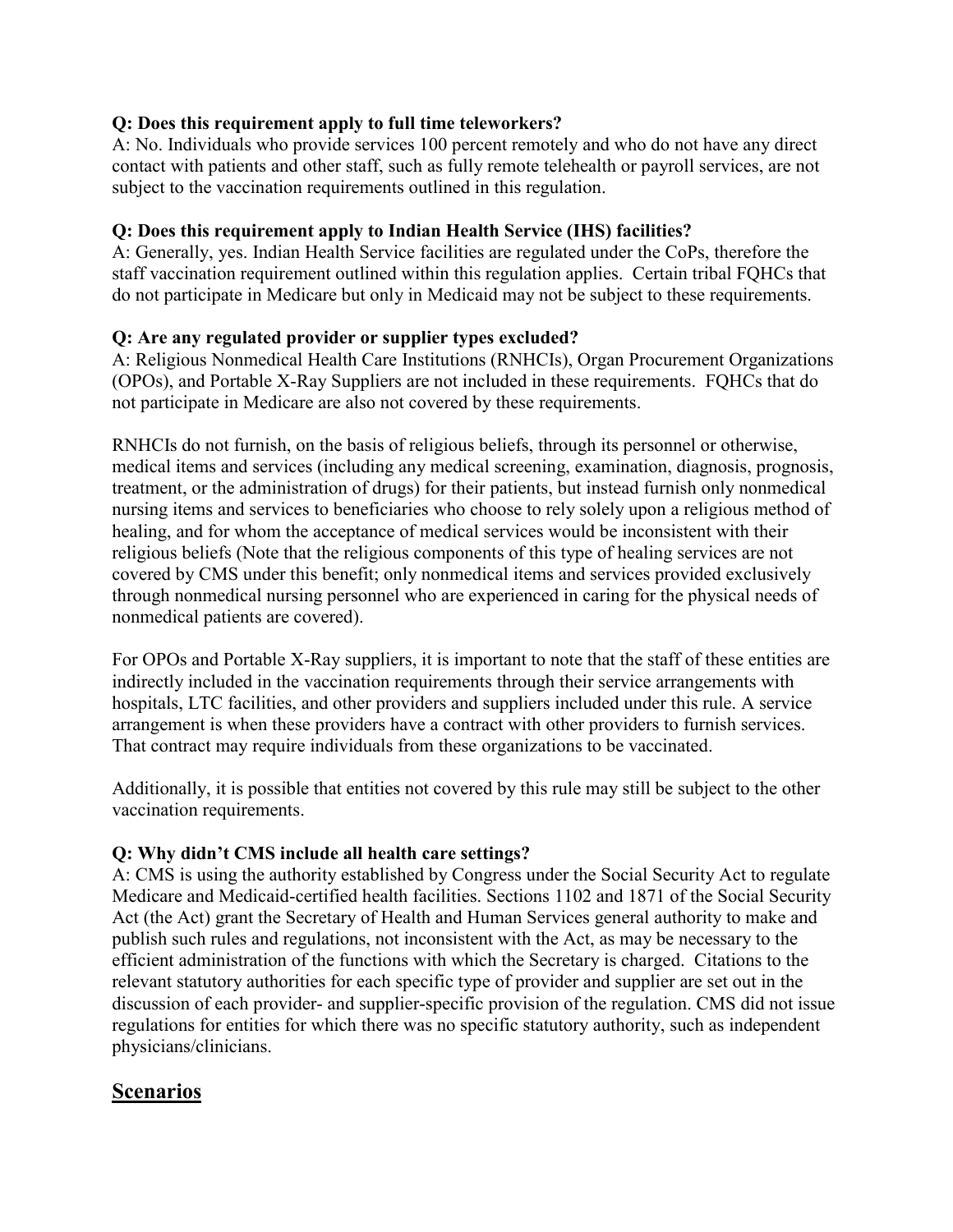#### **Q: Would a physician with admitting privileges in a hospital be covered under this requirement?**

A: Yes, a physician admitting and/or treating patients in-person within a facility subject to the CMS health and safety regulations and included as a part of this requirement must be vaccinated so that the facility is compliant.

#### **Q: Are Assisted Living Facilities, Group Homes, or other similar settings covered?**

A: This regulation only applies to Medicare and Medicaid-certified facilities. CMS does not have regulatory authority over care settings such as Assisted Living Facilities or group homes. This regulation will also not apply to physician's offices because they are not subject to CMS health and safety regulations.

#### *New as of 11/18/21 -* **Q: Are staff who work in Assisted Living Facilities required to be vaccinated if they also work in a nursing home?**

A: Yes. While Assisted Living Facilities (ALFs) are not regulated by CMS and not directly subject to the Medicare Conditions of Participation, individuals who move between facilities (e.g. ALFs and nursing homes) and provide care, treatment, or other services for the certified nursing home and/or its residents under contract or arrangement must be vaccinated.

#### **Q: Does this requirement apply to Medicaid home care services, such as Home and Community-based Services (HCBS), since these providers receive Medicaid funding but are not regulated as certified facilities?**

A: No, this regulation only applies to those Medicare and Medicaid-certified provider and supplier types that are subject to CMS health and safety regulations. CMS's health and safety regulations do not cover providers of Home and Community-based Services.

# **Q: Does this requirement apply to schools receiving Medicaid funding?**

A: No, this regulation only applies to those Medicare and Medicaid-certified provider and supplier types that are regulated under CMS health and safety regulations. CMS does not regulate schools.

#### *New as of 11/18/21 -* **Q: Are emergency medical services (EMS) workers subject to the COVID-19 vaccination requirements?**

A: EMS providers are not regulated by CMS health and safety standards; therefore, they are not directly subject to these requirements. Some EMS providers may be subject to the vaccination requirements by virtue of their professional relationship with a health care entity that is regulated by CMS. For example, a hospital may contract with EMS providers and therefore these staff would be included in the requirement. Additionally, an EMS provider may also provide nonemergency transportation for Long Term Care facility residents under contract. In that case, EMS staff would be subject to COVID-19 vaccination requirements in the IFC as applied to Long Term Care facility staff.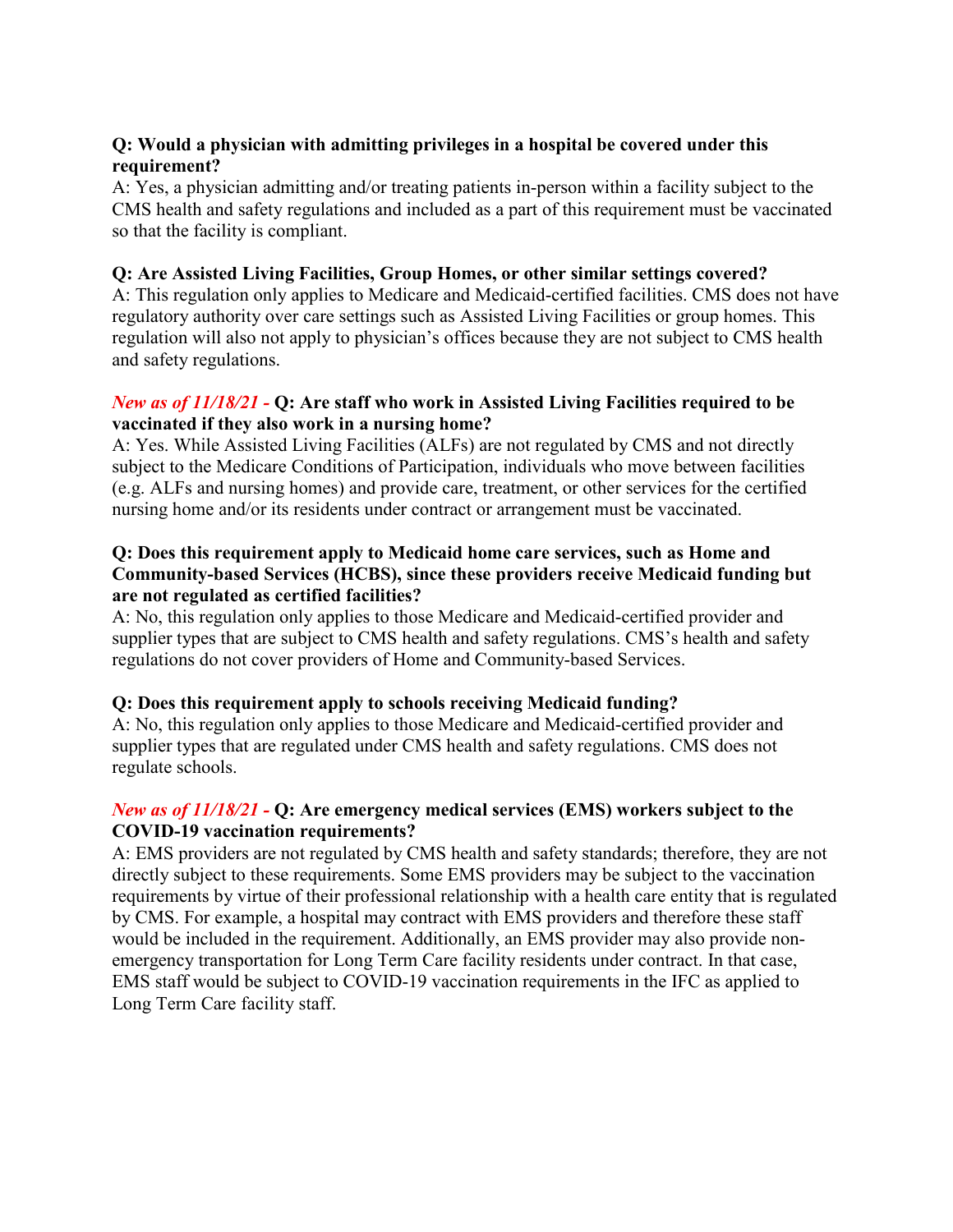#### *New as of 11/18/21 -* **Q: Do the new COVID-19 staff vaccination requirements apply to my therapy practice?**

A: These requirements apply only to CMS-certified therapy providers, that is, an organization that operates in compliance with the Conditions of Participation as a Medicare-certified facility, not an individual therapist or group practice. [Certified provider types](https://www.cms.gov/Medicare/Provider-Enrollment-and-Certification/CertificationandComplianc/OutpatientRehab) include clinics, rehabilitation agencies, and public health agencies (referred to as providers of outpatient physical therapy and speech-language pathology services); comprehensive outpatient rehabilitation facilities (CORFs); Home Health Agencies (HHAs); hospices; an outpatient departments of hospitals; Critical Access Hospitals (CAHs); and Skilled Nursing Facilities (SNFs). These requirements do not apply to non-certified therapy providers, such as therapists in private practice or group practices (commonly referred to as Therapists in Private Practice (TPPs)).

These TPPs are treated in a manner similar to physician offices and practices. TPPs may closely resemble CMS-certified outpatient therapy providers and it is difficult to differentiate between the two without knowing how each is enrolled in Medicare. Outpatient therapy providers are certified providers that receive a survey from the State Agency (SA) or a CMS-approved Accrediting Organization (AO) as part of the enrollment process. Upon completion of enrollment, outpatient therapy providers receive a CMS Certification Number, or CCN, that the organization uses to bill Medicare for services furnished. TPPs in Medicare are not surveyed as an outpatient therapy provider and are issued a Provider Transaction Access Number (PTAN) for Medicare billing purposes. Therapists may also reassign their benefit to another professional or TPP (therapist, physician, or group practice) to allow them to bill for them and may work in a physician practice.

If you are enrolled in Medicare and the enrollment included a survey by a SA or AO because you enrolled as a CMS-certified therapy provider such as a provider of outpatient physical therapy and speech language pathology services and you have a CCN instead of a PTAN, the COVID-19 vaccination requirements apply to all applicable staff in the organization. If your Medicare enrollment resulted in a PTAN, not a CCN, you are not a certified provider and the COVID-19 vaccination requirements do not apply, although CMS encourages all individuals who work with patients to receive vaccinations, whether or not they are subject to this regulation.

#### *New as of 11/18/21 -* **Q: Does this requirement apply to pharmacies that go onsite to covered facilities?**

A: Yes. This vaccination requirement covers all individuals who provide care, treatment, or other services for any Medicare or Medicaid facility subject to this rule (and/or its patients) under contract or other arrangements.

#### *New as of 11/18/21 -* **Q: Does this requirement apply to visitors?**

A: The staff vaccination requirements apply to Medicare and Medicaid-certified facilities that are regulated under the Medicare health and safety standards known as Conditions of Participation (CoPs), Conditions for Coverage (CfCs), or Requirements. Facilities are required to have a process or policy in place ensuring that all applicable staff are vaccinated against COVID-19. This requirement does not apply to personal visitors such as family members or friends; however, it does apply to contractors that visit the facility on a regular basis. CMS strongly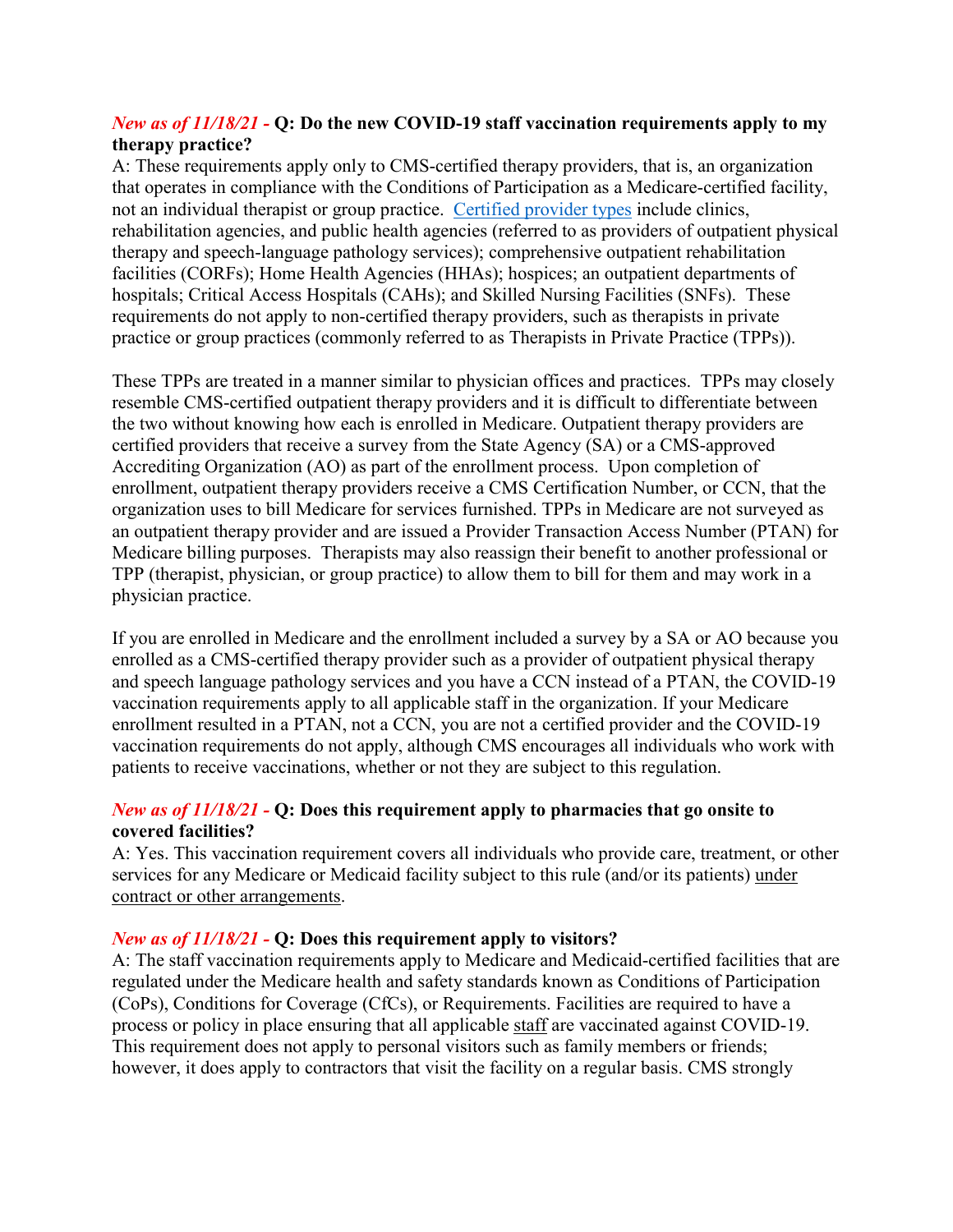encourages all individuals and families to get vaccinated now. Facilities may require visitors to wear PPE in order to be admitted.

#### *New as of 2/7/22 –* **Q: PACE Organizations frequently work with contracted providers that are not directly addressed by the regulations, such as dentists or optometrists. How should PACE Organizations work with these types of contractors?**

A: PACE organizations must develop and implement policies and procedures to ensure that all staff are fully vaccinated for COVID-19. This vaccination requirement applies to PACE organization staff regardless of clinical responsibility or participant contact, including to individuals who provide care, treatment, or other services on behalf of the PACE organization under contract or other arrangements.

These requirements are not limited to those staff who perform their duties within the PACE center, as many health care staff routinely care for PACE participants in the home and in other inpatient and outpatient facilities, such as dentists and optometrists. To ensure maximum participant protection, these requirements apply to all staff who interact with other staff or PACE participants in any location, (including homes, clinics, other sites of care, administrative offices, and off-site meetings).

The PACE organization, as the regulated entity, is responsible for developing policies and procedures to ensure that applicable staff (which includes contracted care providers) meet the COVID-19 vaccination requirements in accordance with § 460.74 (d).

# **Requirements**

#### **Q: How quickly must staff be vaccinated in order for the facility to remain compliant with the regulation?**

A: The regulation requires health care providers to establish a process or policy to fulfill the staff vaccination requirements over two phases. For Phase 1, within 30 days after the guidance is posted, staff at all health care facilities included within the regulation must have received, at a minimum, the first dose of a primary series or a single dose COVID-19 vaccine prior to staff providing any care, treatment, or other services for the facility and/or its patients. For Phase 2, within 60 days after the guidance is posted, staff at all health care provider and supplier types included in the regulation must complete the primary vaccination series (except for those who have been granted exemptions from the COVID-19 vaccine or those staff for whom COVID-19 vaccination must be temporarily delayed, as recommended by CDC).If the deadline falls on a weekend or federal holiday, it will be effective on the next business day.View the CMS Omnibus COVID-19 Health Care Staff Vaccination rule implementation and enforcement timeline on the CMS Emergencies Page.

#### *Updated as of 1/20/22 -* **Q: Why is CMS enforcing the requirements of its rule on a timeline that is different from what was originally stated?**

A: On December 6, 2021, which would have otherwise been the first compliance date under the Rule, the CMS rule was subject to a nationwide preliminary injunction. And the Phase 2 date, originally set for January 4, 2022, was based on a 30-day gap necessitated in part by the FDArecommended delay between administration of the first and second doses of a two-dose vaccine.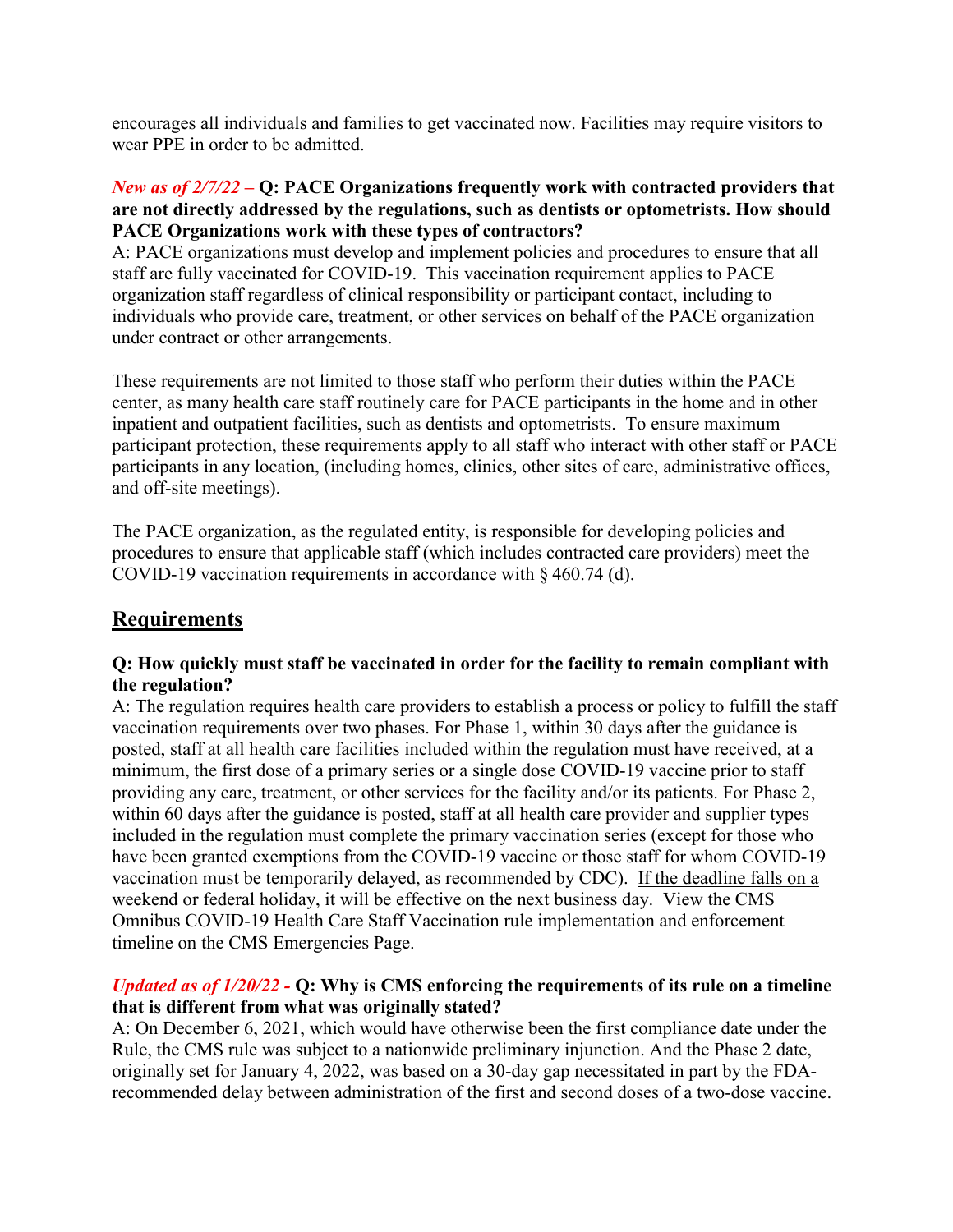It is therefore necessary for CMS to exercise enforcement discretion with respect to the deadlines for implementation and enforcement of the rule.

While CMS expects that facilities subject to the rule began preparing to ensure compliance prior to the national injunction, the agency believes it is in the best interests of public health to use its enforcement discretion to adjust the implementation timelines for several reasons (described below).

First, CMS recognizes that it may be difficult to immediately schedule vaccine administration appointments, particularly in light of increased demand for booster doses and the possibility that facilities may also choose to provide post-administration sick leave to recipients. By delaying enforcement, CMS expects that covered facilities will be better equipped to mitigate potential short-term workforce disruptions.

Second, CMS recognizes that facilities need time to restart and ramp up efforts to meet the requirements and that State Survey Agencies need time to restart and ramp up efforts to prepare to survey for compliance. The preliminary injunctions delayed issuance of guidance and deprived stakeholders of the opportunity to communicate with CMS. The agency has no desire to disadvantage facilities that might have been reliant on the availability of such guidance. CMS is nonetheless working to implement the rule as expeditiously as reasonable in light of the ongoing emergency.

CMS notes that its actions today merely describe its own timeline for enforcement and implementation and urges all facilities covered by the rule to come into compliance as soon as possible.

#### *New as of 1/20/22 –* **Q. Why do some states have later deadlines than others?**

A: As described above, CMS is endeavoring to give facilities and surveyors sufficient preparation time to comply with the requirements of the rule following judicial decisions.

As an exercise of enforcement discretion following the Supreme Court's decision on January 13, 2022, health care providers subject to the [Omnibus Health Care Staff Vaccination rule](https://www.federalregister.gov/documents/2021/11/05/2021-23831/medicare-and-medicaid-programs-omnibus-covid-19-health-care-staff-vaccination) in the 24 states (Alabama, Alaska, Arizona, Arkansas, Georgia, Idaho, Indiana, Iowa, Kansas, Kentucky, Louisiana, Mississippi, Missouri, Montana, Nebraska, New Hampshire, North Dakota, Ohio, Oklahoma, South Carolina, South Dakota, Utah, West Virginia, and Wyoming) covered by this decision will now need to have plans and procedures for staff vaccinations in place by February 14, 2022, and have their employees receive the shots needed for full vaccination by March 15, 2022. See the guidance released on [January 14, 2022,](https://www.cms.gov/files/document/qso-22-09-all-injunction-lifted.pdf) for additional information.

The Supreme Court decision did not affect compliance timelines for providers in the District of Columbia, the territories, and the 25 states where the preliminary injunction was previously lifted. Providers in these locations must have plans and procedures for staff vaccinations in place as well as ensuring staff have received the first dose of a primary series or a single dose COVID-19 vaccine by January 27, 2022, and have their employees receive the shots needed for full vaccination by February 28, 2022. See the guidance [released on December 28, 2021,](https://www.cms.gov/medicareprovider-enrollment-and-certificationsurveycertificationgeninfopolicy-and-memos-states-and/guidance-interim-final-rule-medicare-and-medicaid-programs-omnibus-covid-19-health-care-staff-0) for additional information.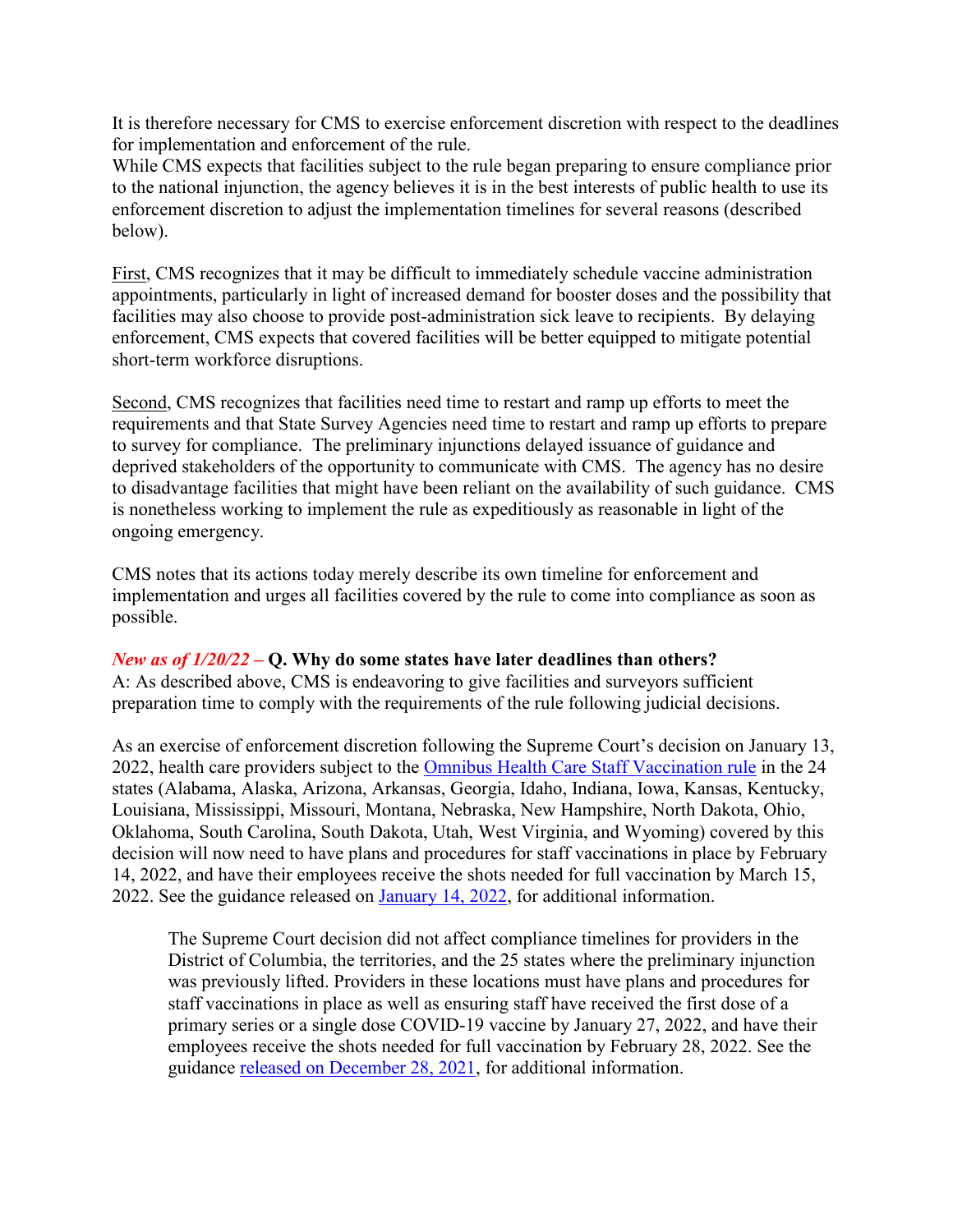As an exercise of enforcement discretion following the action taken on January 19, 2022, by the U.S. District Court for the Northern District of Texas, providers in Texas must have plans and procedures for staff vaccinations in place as well as ensuring staff have received the first dose of a primary series or a single dose COVID-19 vaccine by February 22, 2022, and have their employees receive the shots needed for full vaccination by March 21, 2022. See the guidance [released on January 20, 2022](https://www.cms.gov/medicareprovider-enrollment-and-certificationsurveycertificationgeninfopolicy-and-memos-states-and/guidance-interim-final-rule-medicare-and-medicaid-programs-omnibus-covid-19-health-care-staff-2) for additional information.

#### **Q: How does CMS define "fully vaccinated" for the purposes of this requirement?**

A: For purposes of this regulation, CMS currently considers staff fully vaccinated if it has been two weeks or more since they completed a primary vaccination series for COVID-19. However, staff who have who have completed the primary series for the vaccine received by the Phase 2 implementation date are considered to have met these requirements, even if they have not yet completed the 14-day waiting period required for full vaccination. The completion of a primary vaccination series for COVID-19 is defined in the rule as the administration of a single-dose vaccine (such as the Janssen (Johnson & Johnson) COVID-19 Vaccine), or the administration of all required doses of a multi-dose vaccine (such as the Pfizer-BioNTech COVID-19 Vaccine (interchangeable with the licensed Comirnaty Vaccine) or the Moderna COVID-19 Vaccine).

Additionally, staff who receive vaccines listed by the World Health Organization (WHO) for emergency use that are not approved or authorized by the FDA or as a part of a clinical trial are also considered to have completed the vaccination series in accordance with CDC guidelines.

### **Q: Which vaccines count toward the requirement?**

A: CMS expects that staff will receive a vaccine licensed or authorized for emergency use by the Food and Drug Administration (FDA), which currently includes the Pfizer-BioNTech COVID-19 Vaccine (interchangeable with the licensed Comirnaty vaccine), Moderna COVID-19 Vaccine, and the Janssen (Johnson & Johnson) COVID-19 Vaccine. Facilities will also be in compliance if they allow staff to work who received a vaccine listed by the World Health Organization (WHO) for emergency use that is not approved or authorized by the FDA, or who received a vaccine during their participation in a clinical trial.

# **Q: What if one of my staff received a vaccine outside of the United States?**

A: CMS expects that vaccine administration will occur within the United States for the majority of staff and that individuals will receive a COVID-19 vaccine authorized for emergency use or licensed by the FDA, however it is permissible to receive a COVID-19 vaccine outside of the United States. Eligible COVID-19 vaccinations administered to staff outside of the United States include those that are FDA licensed or authorized for emergency use or those that are listed by the WHO for emergency use.

#### **Q: Does "fully vaccinated" include additional doses or booster shots? For example, a third dose of mRNA vaccines is now recommended for individuals who are immunocompromised, and boosters are recommended or available for individuals who are 65 or older? Does a completed vaccine series include additional doses or boosters?** A: For purposes of this regulation, CMS currently considers staff fully vaccinated if it has been two weeks or more since they completed a primary vaccination series for COVID-19. However, staff who have who have completed the primary series for the vaccine received by the Phase 2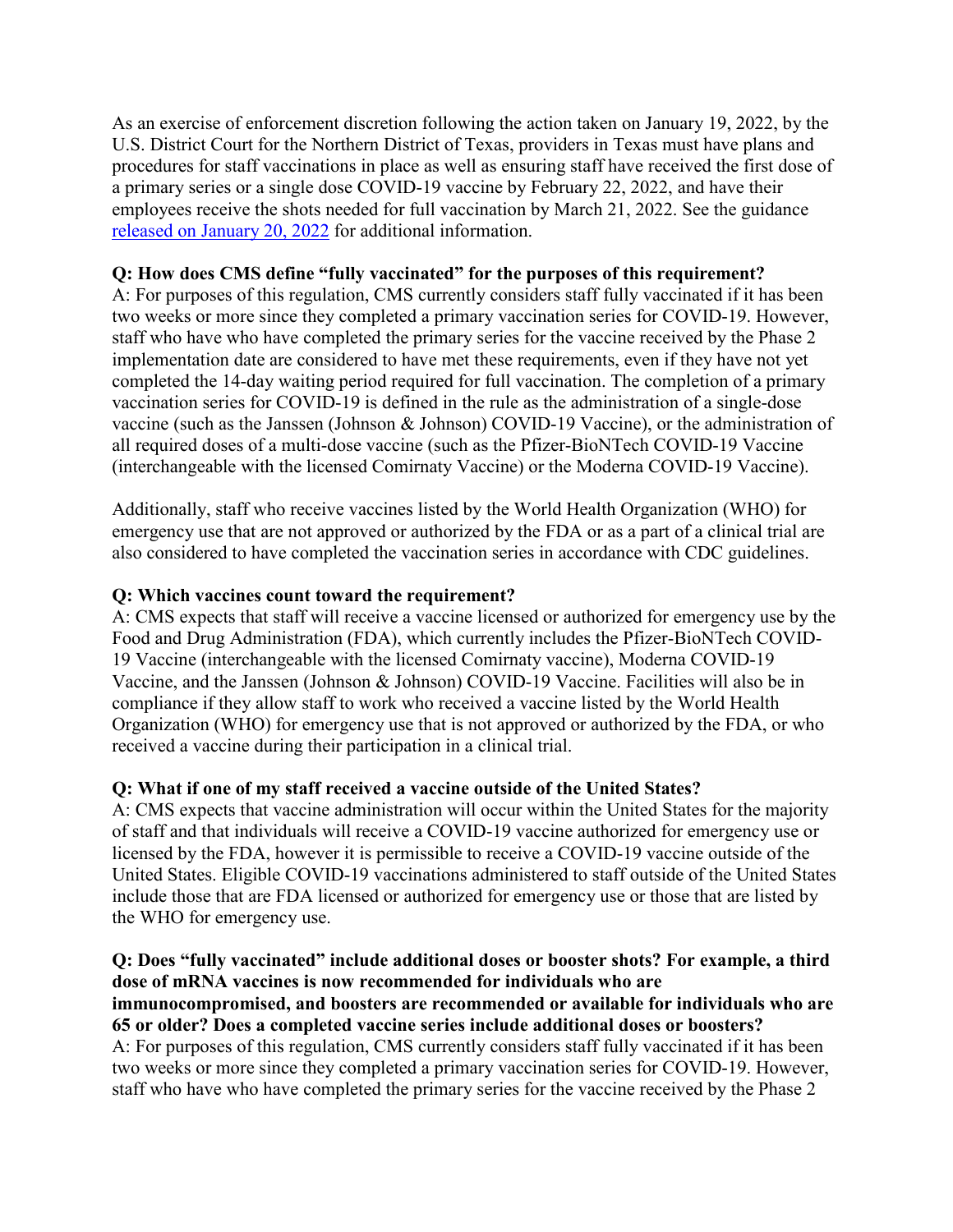implementation date are considered to have met these requirements, even if they have not yet completed the 14-day waiting period required for full vaccination. The completion of a primary vaccination series for COVID-19 is defined in the rule as the administration of a single-dose vaccine (such as the Janssen (Johnson & Johnson) COVID-19 Vaccine), or the administration of all required doses of a multi-dose vaccine (such as the Pfizer-BioNTech COVID-19 Vaccine (interchangeable with the licensed Comirnaty Vaccine) or the Moderna COVID-19 Vaccine). FDA has approved, and CDC has recommended, boosters for certain groups that previously completed a primary vaccination series. Because the science and clinical recommendations around additional doses and boosters is evolving rapidly, we refer individuals to CDC's *Interim [Clinical Considerations for Use of COVID-19 Vaccines Currently Approved or Authorized in the](https://www.cdc.gov/vaccines/covid-19/clinical-considerations/covid-19-vaccines-us.html)  United States* for additional details.

Furthermore, to improve immune response for those individuals with moderately or severely compromised immune systems who received either the Pfizer-BioNTech COVID-19 Vaccine or Moderna COVID-19 Vaccine, CDC advises an additional (third) dose after completing the primary vaccination series. Additionally, and for the purposes of this rule, documented receipt of additional or booster doses is not currently needed for staff who have completed a COVID-19 primary vaccination series authorized or licensed by the FDA, or listed by the WHO for emergency use. Staff who have not received all manufacturer recommended doses of a vaccine listed for emergency use by the WHO may receive an FDA licensed or authorized COVID-19 vaccination series.

#### **Q: What if one of my staff received a vaccine that is not FDA approved or authorized and is not listed by the WHO for emergency use?**

A: Staff who have received a COVID-19 vaccination neither licensed or authorized by the FDA nor listed on the WHO emergency use list may receive an FDA licensed or authorized vaccination series. Per CDC guidelines, staff in this category should wait at least 28 days following the last dose of a non-FDA approved or authorized and non-WHO-listed vaccination to begin a new series. Staff should consult with their doctor or other health care provider if they have questions about their vaccination.

# **Q: What if one of my staff participated in a clinical trial?**

A: According to the CDC, no additional doses are needed for staff who participated in a clinical trial at a site in the U.S. and received the full series of an "active" vaccine candidate (not placebo) and vaccine efficacy has been independently confirmed (by a data and safety monitoring board). Staff should consult with their doctor or other health care provider if they have questions about their vaccination.

### **Q: What if one of my staff received a mix of vaccines as part of their COVID-19 primary vaccination series? Does that count toward the vaccination requirement?**

A: COVID-19 vaccines are not interchangeable. Therefore, individuals should generally avoid using heterologous vaccines—meaning receiving doses of different vaccines—to complete a primary COVID-19 vaccination series. Nevertheless, CDC does recognize that, in certain [exceptional circumstances \(e.g., when the vaccine product given for the first dose cannot](https://www.cdc.gov/vaccines/covid-19/clinical-considerations/covid-19-vaccines-us.html#Interchangeability) be determined or is no longer available), a different vaccine may be used to complete the primary COVID-19 vaccination series. Accordingly, staff may be considered compliant with the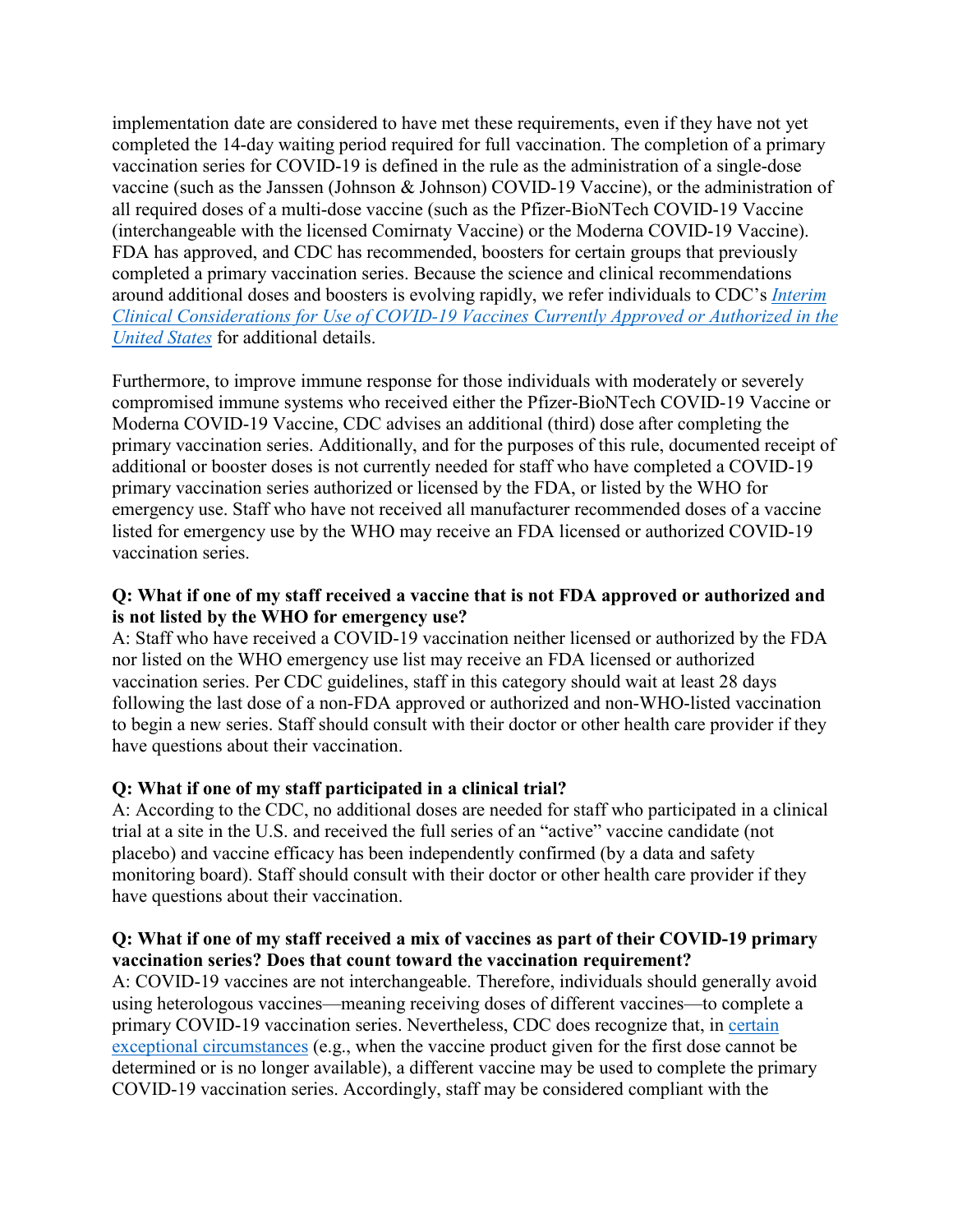requirements within this regulation if they have received any combination of two doses of a vaccine licensed or authorized by the FDA or listed on the WHO emergency use list as part of a two-dose series. Of note, the recommended interval between the first and second doses of a vaccine licensed or authorized by FDA, or listed on the WHO emergency use list, varies by vaccine type. To be compliant with this requirement, the second dose in a two-dose mixed vaccine series must have been received no earlier than 28 days after the first dose.

#### **Q: Will there be different requirements for existing staff versus new staff?**

A. No. Staff at all health care facilities included within the regulation must have received, at a minimum, the first dose of a two-dose COVID-19 vaccine or a one-dose COVID-19 vaccine by the regulatory deadline, or prior to providing any care, treatment, or other services for the facility and/or its patients.

#### *New as of 11/18/21 -* **Q: What are the documentation requirements for staff vaccinations? Are these the same for vendors?**

A: As noted in the rule, this vaccination requirement generally applies to eligible staff working at a CMS-certified facility that participates in the Medicare and Medicaid programs, regardless of clinical responsibility or patient contact. The requirement includes all current staff as well as any new staff who provide any care, treatment, or other services for the covered facility and/or its patients. This also includes facility employees, licensed practitioners, students, trainees, and volunteers. Additionally, individuals who provide care, treatment, or other services for the facility and/or its patients under contract or other arrangements must be vaccinated.

Regulated facilities included within this requirement must have a process or plan in place for documenting and tracking staff vaccinations. All COVID-19 vaccinations must be appropriately documented by the facility, which could be in a facility's immunization record, health information files, or other relevant documents. All medical records, including vaccine documentation, must be kept confidential and stored separately from an employer's personnel files. Acceptable forms of proof of vaccinations include: 1) CDC COVID-19 vaccination record card (or legible photo of the card), 2) documentation of vaccination form a health care provider or electronic health record, or 3) state immunization information system record. Ultimately, it is up to the facility to ensure that it has a process or plan in place for capturing COVID-19 vaccination status for all staff, including individuals who provide services under contract or other arrangements. Of note, facilities are not required to ensure vaccination of vendors, volunteers, or professionals who infrequently provide ad hoc, non-health care services (e.g. annual elevator inspection) or services that are performed exclusively offsite and not at or adjacent to any site of patient care (such as accounting services).

#### **Q: Does the regulation include testing requirements for unvaccinated staff?**

A: No, this regulation requires staff vaccination only. While CMS considered requiring daily or weekly testing of unvaccinated individuals, scientific evidence on testing found that vaccination is a more effective infection control measure. CMS will continue to review the evidence and stakeholder feedback on this issue. However, facilities may voluntarily utilize testing alongside other infection prevention measures, such as physical distancing and source control. Of note, CMS published an emergency regulation in September 2020 that established new requirements for Long Term Care (LTC) facilities (nursing homes) to test facility residents and staff for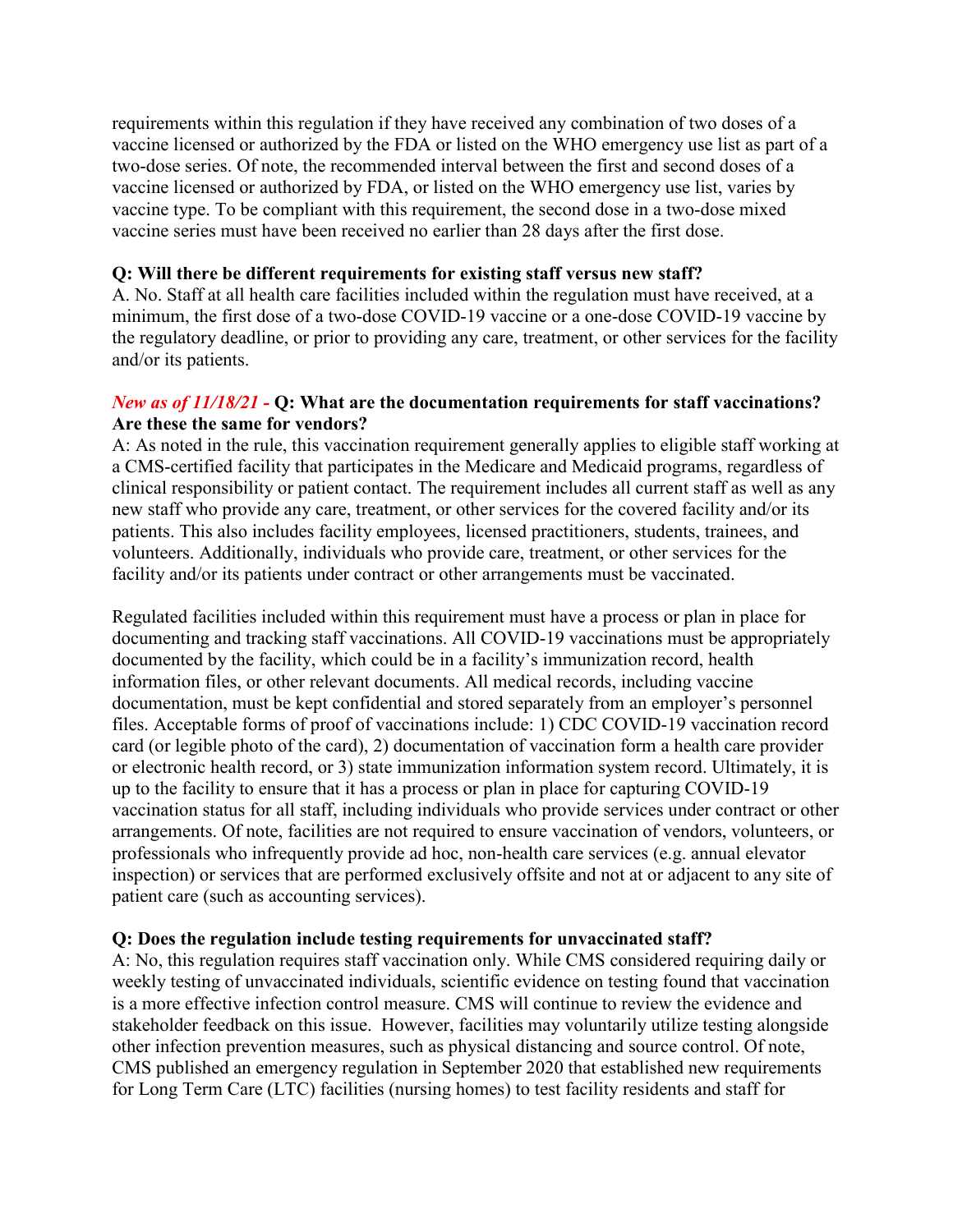COVID-19. CMS requires continued compliance with this requirement. Additionally, CMS encourages facilities not covered under this regulation to review the OSHA Emergency Temporary Standard for separate vaccination and testing requirements.

### **Q: Does this regulation establish any new data reporting requirements?**

A: No, this regulation does not establish any new data reporting requirements. However, hospitals and LTC facilities (nursing homes) are expected to continue complying with their facility-specific data reporting requirements set forth in the emergency regulations issued by CMS in May 2020, August 2020, and May 2021, respectively. Additionally, facilities participating in the Inpatient, PPS-Exempt Cancer, Long Term Care Hospital, Inpatient Rehabilitation, and Inpatient Psychiatric Quality Reporting Programs must collect data on the new COVID-19 Vaccination Coverage among Health Care Professionals measure from October 1, 2021 to December 31, 2021 and quarterly thereafter.

# **Exemptions**

### **Q: Are exemptions allowed?**

A: CMS requires facilities to allow for exemptions to staff with (as a reasonable accommodation for a disability or a sincerely held religious belief, observance, or practice and for medical reasons. Providers and suppliers should establish exceptions as a part of its policies and procedures and in alignment with Federal law. CMS believes that exemptions could be appropriate in certain limited circumstances, but no exemption should be provided to any staff for whom it is not legally required or who requests an exemption solely to evade vaccination.

#### **Q: Is there provision for certain individuals for whom a vaccination should be delayed, for example, because of a recent COVID-19 diagnosis?**

A: Yes. The regulation addresses staff for whom COVID-19 vaccination must be temporarily delayed, as recommended by the CDC, due to clinical precautions and considerations,

#### **Q: Does the regulation include exemptions for staff that show they have COVID-19 antibodies?**

A: No. Staff who have previously had COVID-19 are not exempt from these vaccination requirements. Available evidence indicates that COVID-19 vaccines offer better protection than natural immunity alone and that vaccines, even after prior infection, help prevent reinfections. CDC recommends that all people be vaccinated, regardless of their history of symptomatic or asymptomatic SARS-CoV-2 infection.

#### **Q: How will facilities determine if an individual's request for a religious exemption is valid?**

A: CMS encourages facilities to review the Equal Employment Opportunity Commission's Compliance Manual on Religious Discrimination for more information on religious exemptions.

#### **Q: What is the process for staff to seek a religious exemption?**

A: Facilities have the flexibility to establish their own processes that permit staff to request a religious exemption from the COVID-19 vaccination requirements. CMS requires facilities to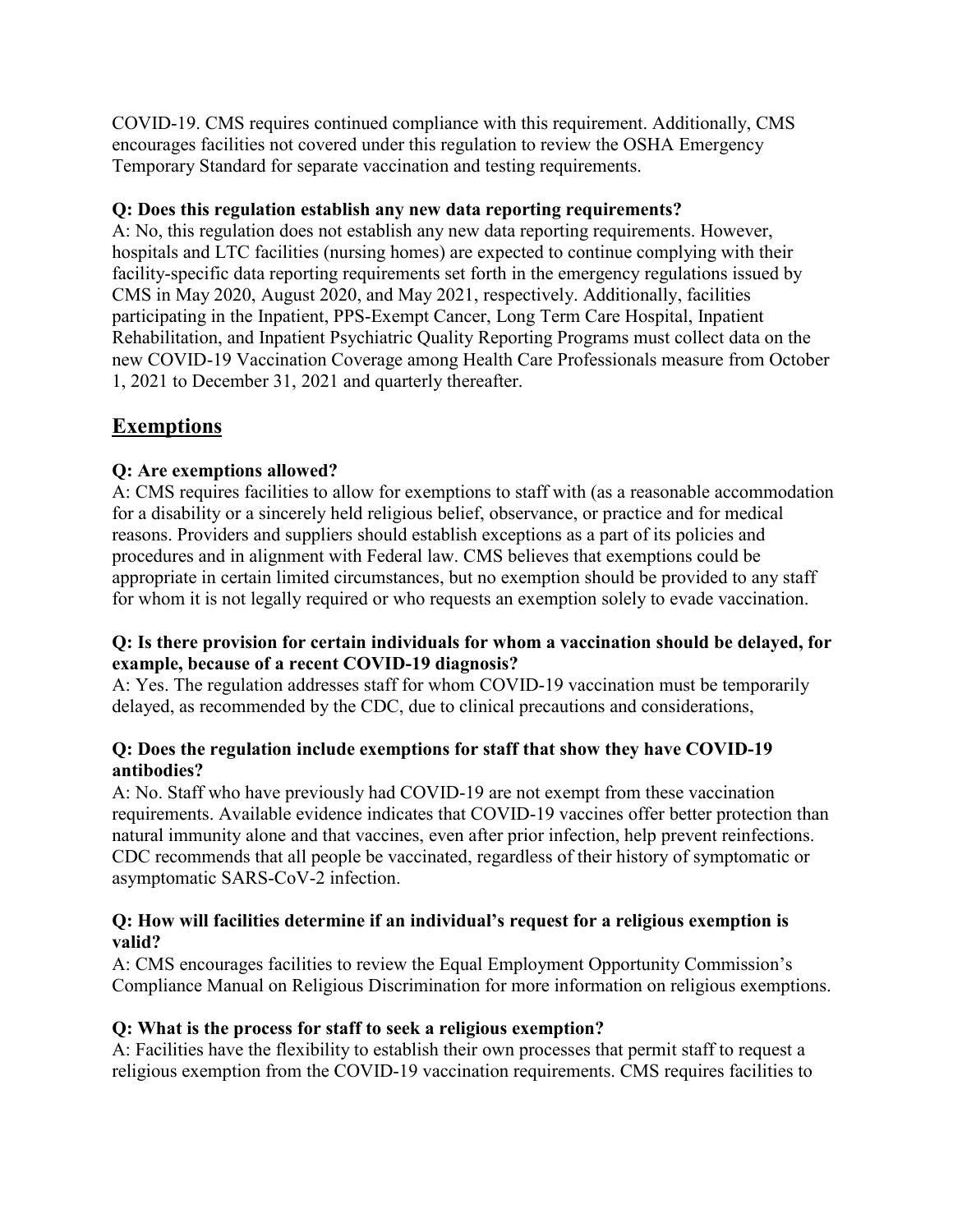ensure that requests for religious exemptions are documented and evaluated in accordance with applicable federal law and as a part of a facility's policies and procedures.

#### **Q: What is the process for staff to seek a medical exemption?**

A: Similar to religious exemptions, facilities have the flexibility to establish their own processes that permit staff to request a medical exemption from the COVID-19 vaccination requirements. Facilities must ensure that all documentation confirming recognized clinical contraindications to COVID-19 vaccinations for staff seeking a medical exemption are signed and dated by a licensed practitioner, who is not the individual requesting the exemption and is acting within their respective scope of practice based on applicable state and local laws. This documentation must contain all information specifying which of the authorized COVID-19 vaccines are clinically contraindicated for the staff member to receive and the recognized clinical reasons for the contraindications. Additionally, a statement by the authenticating practitioner recommending that the staff member be exempted from the facility's COVID-19 vaccination requirements is also expected.

#### **Q: How do accommodations work for staff members who meet the requirements for an exemption and are not vaccinated?**

A: The regulation requires that facilities develop a process for implementing additional precautions for any staff who are not vaccinated, in order to mitigate the transmission and spread of COVID-19. Under federal law, including the ADA and Title VII of the Civil Rights Act of 1964, individuals who cannot be vaccinated because of medical conditions or sincerely held religious beliefs, practice, or observance may be entitled to an accommodation. CMS encourages facilities to review the Equal Employment Opportunity Commission's website for additional information about situations that may warrant accommodations. In granting such exemptions or accommodations, employers must ensure that they minimize the risk of transmission of COVID-19 to at-risk individuals, in keeping with their obligation to protect the health and safety of patients.

# **Enforcement**

# **Q: How will this new requirement be enforced on facilities?**

A: CMS works directly with the state survey agencies to regularly review compliance with Medicare/Medicaid regulations across multiple health care settings.

CMS expects state survey agencies to conduct onsite compliance reviews of these requirements in two ways:

- State survey agencies would assess all facilities for these requirements during the standard recertification survey.
- State survey agencies would assess vaccination status of staff on all complaint surveys.

While onsite, surveyors will review the facility's COVID-19 vaccination policies and procedures, the number of resident and staff COVID-19 cases over the last 4 weeks, and a list of all staff and their vaccination status. This information, in addition to interviews and observations, will be used to determine the compliance of the provider or supplier with these requirements.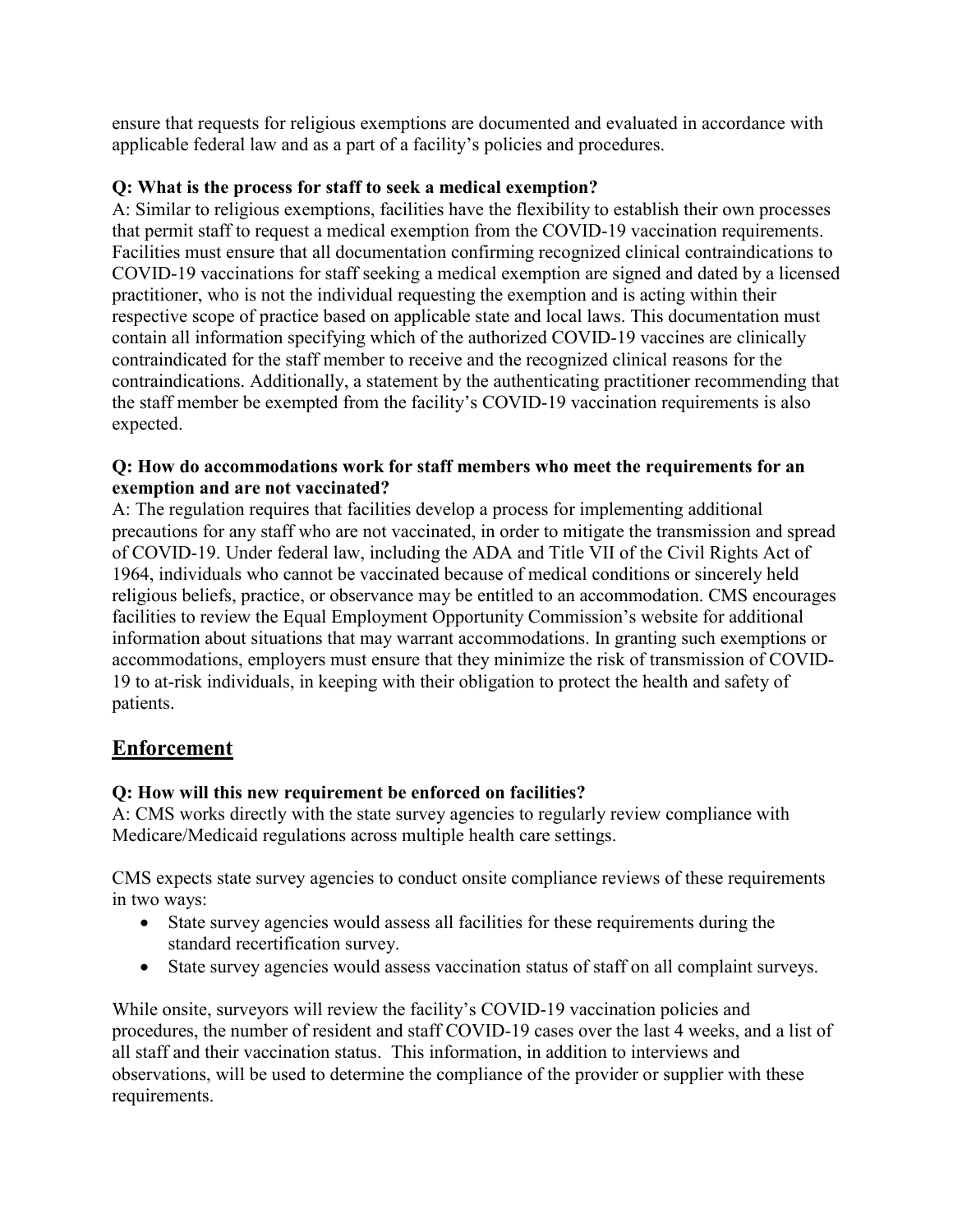Additionally, Accrediting Organizations will be required to update their survey processes to assess facilities they accredit for compliance with vaccination regulations.

### **Q: How do the penalties work/are providers immediately denied payment?**

A: Medicare and Medicaid-certified facilities are expected to comply with all regulatory requirements, and CMS has a variety of established enforcement remedies. For nursing homes, home health agencies, and hospice (beginning in 2022), this includes civil monetary penalties, denial of payment, and even termination from the Medicare and Medicaid program as a final measure. The remedy for non-compliance among hospitals and certain other acute and continuing care providers is termination; however, CMS's goal is to bring health care facilities into compliance. Termination would generally occur only after providing a facility with an opportunity to make corrections and come into compliance.

### **Q. What opportunities are available to return to compliance for hospitals and other acute and continuing care providers?**

A. CMS surveyors cite hospitals and other facilities based on the severity of deficiency, classified among three levels, from most to least severe: "Immediate Jeopardy", "Condition", and "Standard." In all cases, health care facilities have an opportunity to return to compliance before termination. "Immediate Jeopardy" citations indicate a serious scope of non-compliance, failure of the provider to address deficiencies, and close interaction with patients of unvaccinated staff. Termination of the provider type will occur within 23-days following the citation if not immediately addressed.

- "Condition" level citations indicate substantial non-compliance that needs to be addressed to avoid termination.
- "Standard" level citations indicate minor non-compliance where (with respect to this rule) almost all staff are vaccinated, the provider has a reasonable policy in place to educate staff on the vaccinations, and the provider has procedures for tracking and monitoring vaccination rates. CMS generally allows for continued operation subject to the facility's agreement to a CMS-approved plan of correction.
- *New as of 1/20/18*: See the guidance [released on December 28, 2021,](https://www.cms.gov/medicareprovider-enrollment-and-certificationsurveycertificationgeninfopolicy-and-memos-states-and/guidance-interim-final-rule-medicare-and-medicaid-programs-omnibus-covid-19-health-care-staff-0) [January 14, 2022,](https://www.cms.gov/files/document/qso-22-09-all-injunction-lifted.pdf) and [January 20, 2022](https://www.cms.gov/medicareprovider-enrollment-and-certificationsurveycertificationgeninfopolicy-and-memos-states-and/guidance-interim-final-rule-medicare-and-medicaid-programs-omnibus-covid-19-health-care-staff-2) for additional information.

### **Q: Is CMS planning to use the new COVID-19 Vaccination Coverage among Health Care Personnel (HCP) quality measure to monitor compliance?**

A: No. Providers participating in the Inpatient, PPS-Exempt Cancer Hospital, Long Term Care Hospital, Inpatient Psychiatric, and Inpatient Rehabilitation Quality Reporting Programs are expected to report on the new COVID-19 Vaccination Coverage among Health Care Personnel quality measure from October 1, 2021 to December 31, 2021 as established in the various Fiscal Year 2022 payment rules. While this quality measure will provide valuable insight into the number of staff vaccinated over the course of a three-month period, CMS will continue to ensure compliance with the new staff vaccination requirement through the established survey process. As data become available, CMS will continue to evaluate opportunities to inform the survey process.

# **Alignment with COVID Safety Protocols for Federal Contractors**